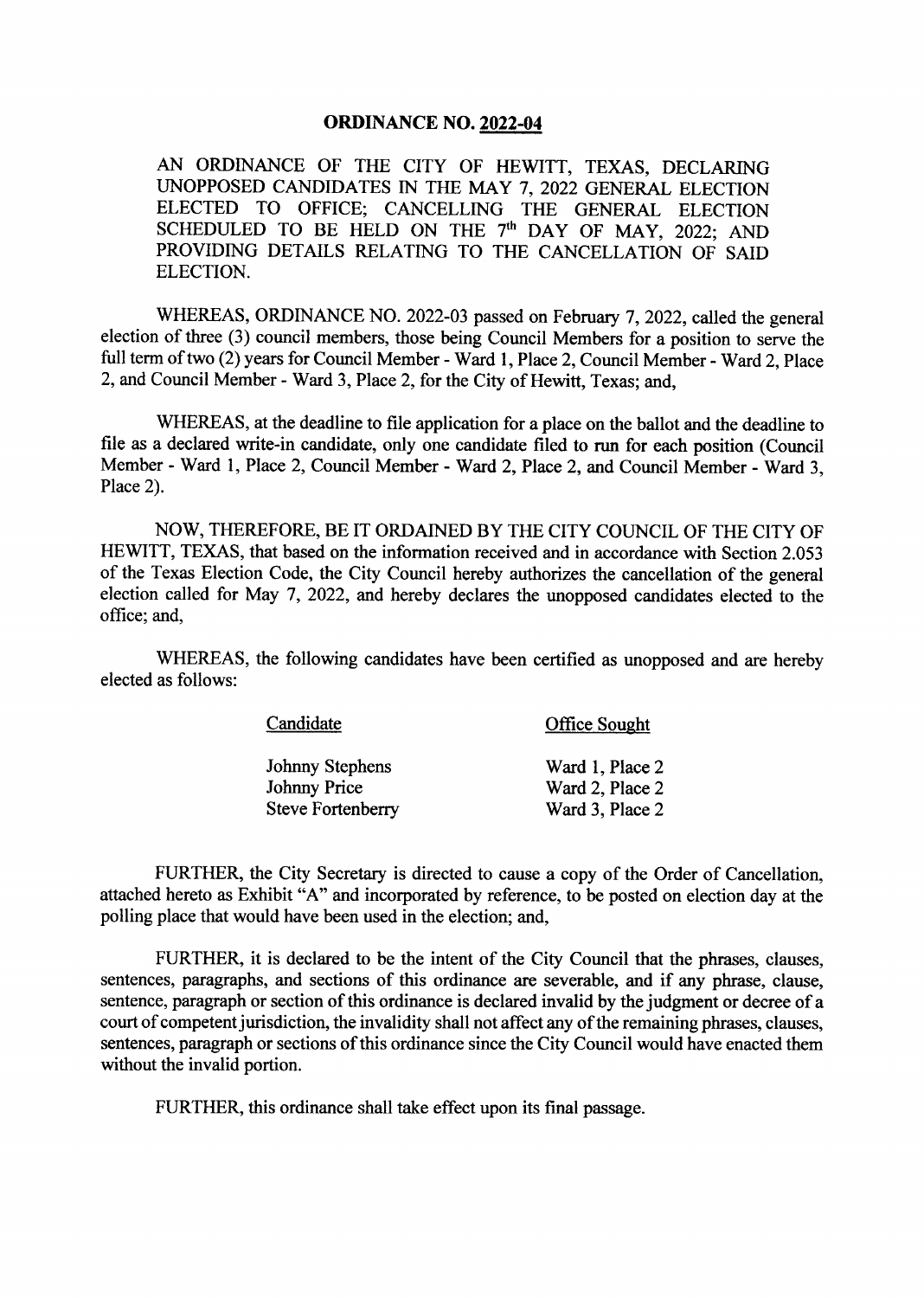PASSED and APPROVED this 7th day of March 2022.

CITY OF HEWITT, TEXAS Steve Fortemberry, Mayor

ATTEST:

Lydia Lopez, City Secretary

APPROVED AS TO FORM & LEGALITY:

 $\sim$   $\epsilon$ 

Mehal V. Dix<br>Michael W. Dixon, City Attorney Vien

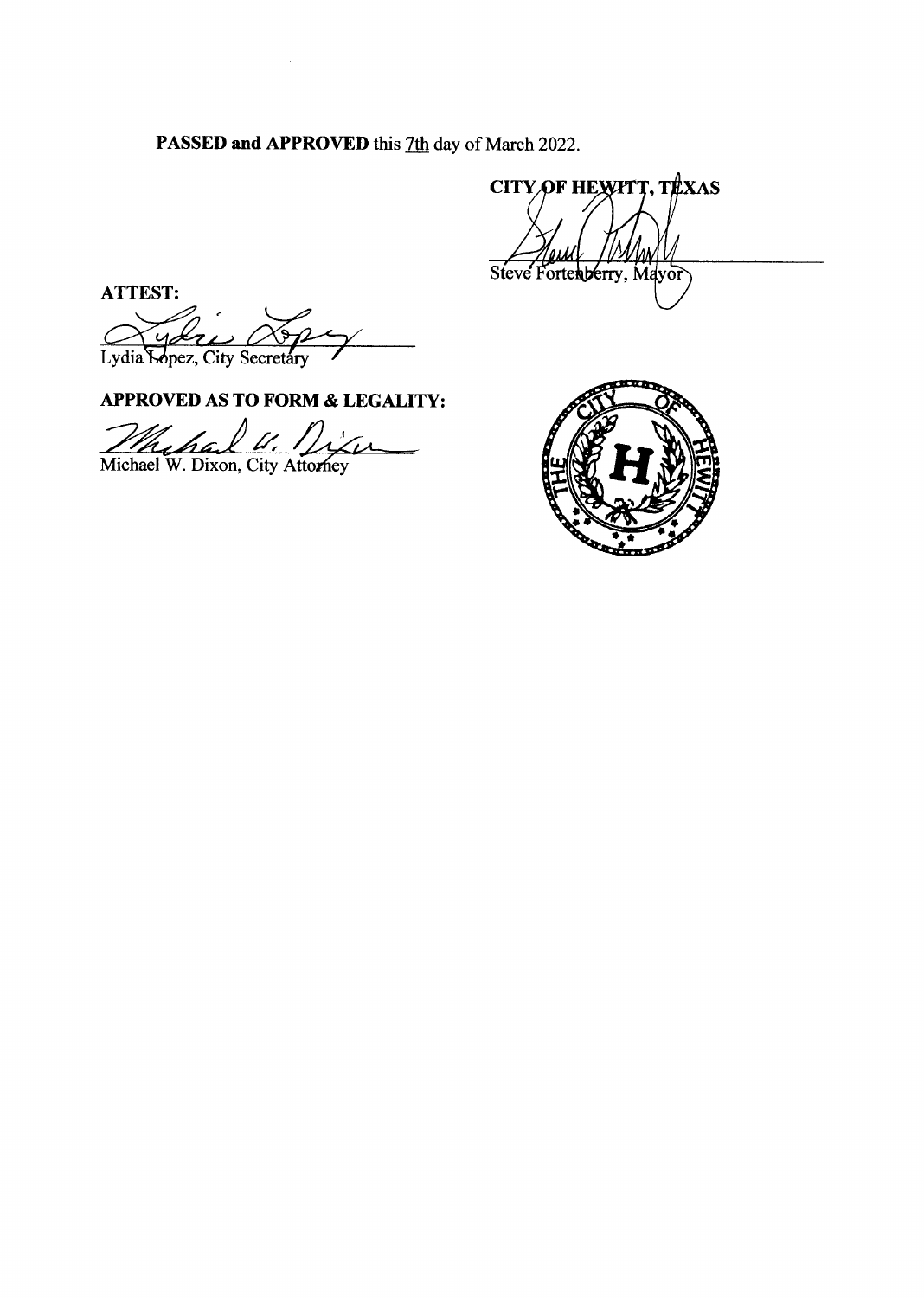AW12-2 Prescribed by Secretary of State Section  $2.051 - 2.053$ , Texas Election Code  $2/14$ 

# ORDER OF CANCELLATION ORDEN DE CANCELACION

The City of Hewitt hereby cancels the election scheduled to be held on May 7, 2022, in accordance with Section 2.053(a) of the Texas Election Code. The following candidates have been certified as unopposed and are hereby elected as follows:

El cuidad de Hewitt por la presente cancela la elección que, de lo contrario, se hubiera celebrado el 7 de mayo, 2022 de conformidad, con la Sección 2.053(a) del Código de Elecciones de Texas. Los siguientes candidatos han sido certificados como candidatos únicos y por la presente quedan elegidos como se haya indicado a continuacion:

| Candidate (Candidato)    | Office Sought (Cargo al que presenta candidatura) |
|--------------------------|---------------------------------------------------|
| Johnny Stephens          | Ward 1, Place 2                                   |
| Johnny Stephens          | Distrito Electoral 1, Sitio 2                     |
| <b>Johnny Price</b>      | Ward 2, Place 2                                   |
| <b>Johnny Price</b>      | Distrito Electoral 2, Sitio 2                     |
| <b>Steve Fortenberry</b> | Ward 3, Place 2                                   |
| <b>Steve Fortenberry</b> | Distrito Electoral 3, Sitio 2                     |
|                          |                                                   |

A copy of this order will be posted on Election Day at each polling place that would have been used in the election.

El Dia de las Elecciones se exhibira una copia de esta orden en todas las mesas electorales que se hubieran atilizado en la elección.

Mayor (Alcalde)

Secretary (Secretaria)

03.07-2022

Date of adoption (Fecha de adopción)